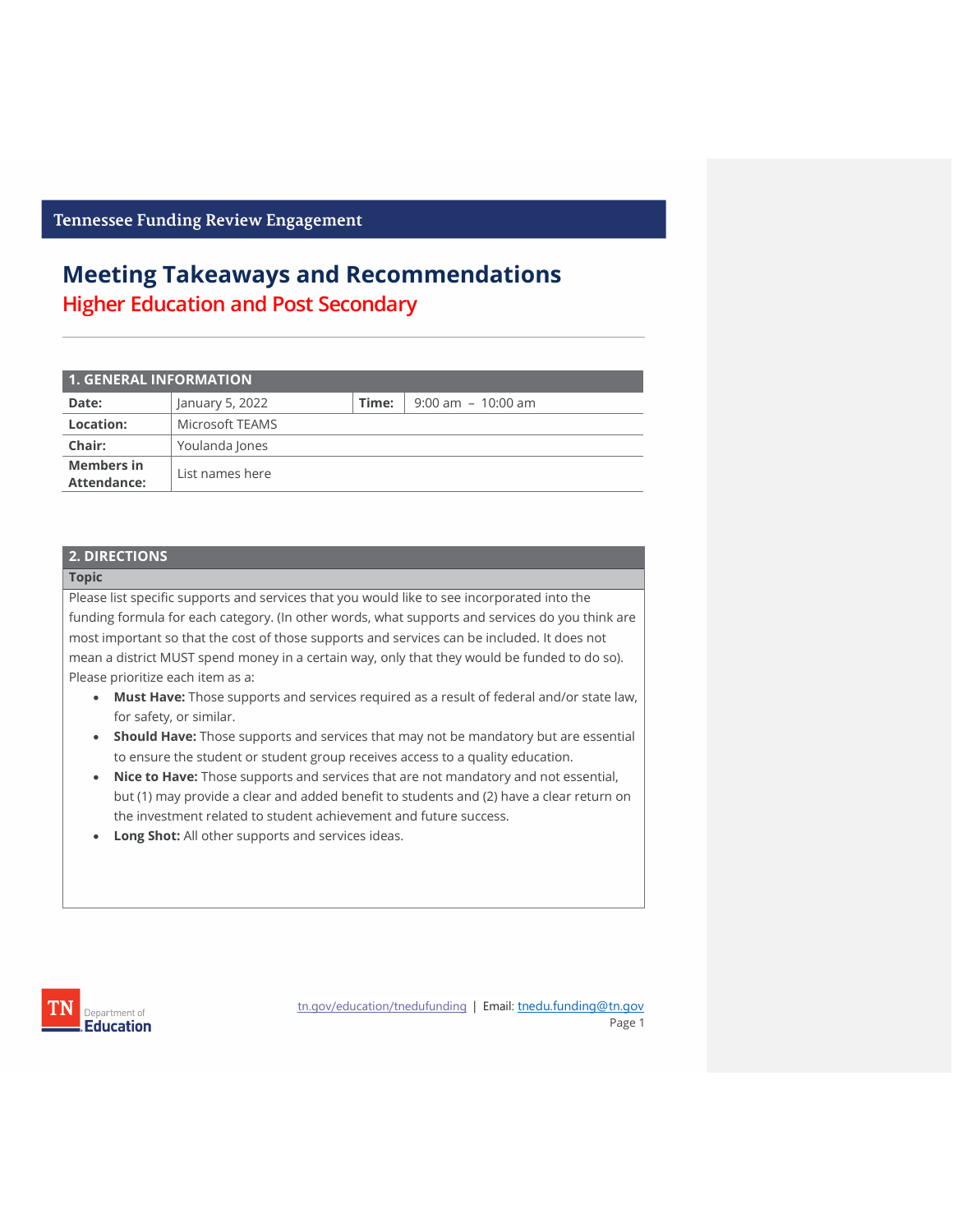### **Subcommittee Supports and Services Prioritization**

|                                 | <b>SUBCOMMITTEE FEEDBACK AND REFLECTIONS</b>                                                                                                                                                                                                                                                                                                                                                                                                                           | <b>Commented [le1]:</b> While I agree the lowest feasible                                                                                                                                                                                                                                                                                                                                                                                                                                                                   |
|---------------------------------|------------------------------------------------------------------------------------------------------------------------------------------------------------------------------------------------------------------------------------------------------------------------------------------------------------------------------------------------------------------------------------------------------------------------------------------------------------------------|-----------------------------------------------------------------------------------------------------------------------------------------------------------------------------------------------------------------------------------------------------------------------------------------------------------------------------------------------------------------------------------------------------------------------------------------------------------------------------------------------------------------------------|
| <b>BASE</b>                     | Must Have: ratio for school counselors should be 1-100, remediation<br>challenges addressed prior to post secondary, social workers should be<br>included in base, students at all levels have access to High Quality<br>Material(curriculum), High risk counties should have a reduced ratio of<br>counselors to students(1-100), adequate training for school counselors<br>to ensure that every high school has a highly qualified career counselor,                | ratio should be our aim, the price tag for lowering<br>the current average ratio of 1:450 to 1:250 (research<br>based national recommendation) is estimated at \$64<br>million annually. With David's concern about there<br>being no mention of increasing eduction funding, a<br>1:100 ratio seems more like a nice to have and the<br>1:250 is a must have.<br><b>Commented [le2]:</b> The national recommendation for                                                                                                   |
|                                 | middle school career exploration opportunities for all students, the base<br>should reflect an overall increase in recurring funding in the formula.<br>the base should be high enough to result in an overall increase for all<br>districts and students with greater needs, any recurring per pupil<br>education funding through the formula should put Tennessee at or                                                                                              | school social workers is also 1:250. We may want to<br>specify a ratio. Currently the TN BEP funds school<br>social workers at a ratio of 1:2000. School social<br>workers would fulfill the "case manger" role that I<br>keep hearing in the feedback.                                                                                                                                                                                                                                                                     |
|                                 | above the national average for financially supporting education<br>Should Have: provide additional exposure and opportunities for EPSO<br>and CTE, the base should be pegged to inflation; technology support for<br>all students to increase learning capacity.                                                                                                                                                                                                       | <b>Commented [RD3]:</b> The more I think about what<br>Claude suggested here, the more I like it. The<br>barriers seems to be financial rather than<br>philosophical, and if there were ever a time to go on<br>record with this 'long shot,' it is now.                                                                                                                                                                                                                                                                    |
|                                 | Nice to Have: high school student should have the opportunity for work<br>based experiences and to have this count as part of their curriculum,<br>Long Shot: remove limits on number of opportunities for EPSO and CTE<br>exposure, students being able to get TCAT diplomas while still in high                                                                                                                                                                      | <b>Commented [DM4]:</b> As a note, a sparsity weight,<br>defined as the number of students per square mile<br>in a district, would account for the needs of rural<br>communities that experience geographic spread<br>and/or isolation and many associated challenges.                                                                                                                                                                                                                                                      |
| <b>WEIGHT</b>                   | school,<br>Must Have: Economically disadvantaged, English Learner, a tiered<br>Special Education weight (which includes gifted students per Tennessee<br>policy), Sparsity, Concentrated Poverty, Charter, Concentration of<br>Poverty Students with Disabilities and Gifted Students (to include tiers<br>based on the cost to provide services) English Learners (to include tiers<br>based on English proficiency) Dyslexia, Rural<br>Should Have:<br>Nice to Have: | <b>Commented [RD5]: I think this is crucial, and while I</b><br>defer to others on when/how interventions should<br>occur to address learning deficiencies, it seems this<br>is critical for college preparation. Students off track<br>in early elementary school face an uphill battle. It is<br>much better for the student for intense<br>interventions to occur while they are young to lower<br>the odds that they ever start to get on a path that<br>leads to academic preparation issues and<br>remediation needs. |
| <b>DIRECT</b><br><b>FUNDING</b> | Long Shot<br>Must Have: High dosage tutoring in 4 <sup>th</sup> grade, Innovative High School<br>models, career and technical education, consolidated health, Early<br>Postsecondary Opportunity (EPSO) Completion, Earning Industry                                                                                                                                                                                                                                   | <b>Commented [le6]:</b> Within the gifted student<br>identification, the state needs to increase<br>efforts/training re. identifying students of color, ED<br>students, and ELL students. These groups are<br>typically underrepresented.                                                                                                                                                                                                                                                                                   |
|                                 | Certificates or Certifications, Work-based Learning Completion Metric,<br>Reading proficiency (multiple ideas on measurement).<br>Should Have: AP Course Completion and/or Passing, Differentiated                                                                                                                                                                                                                                                                     | <b>Commented [le7R6]:</b> This may be an outcome based<br>measure but training and support for gifted/DEC<br>teachers is a funding concern.                                                                                                                                                                                                                                                                                                                                                                                 |
|                                 | compensation support.<br>Nice to Have: Funds to address dyslexia and gifted student<br>identification                                                                                                                                                                                                                                                                                                                                                                  | Commented [RD8R6]: Agreed, many districts do not<br>have the resources to support gifted students, and<br>any formula should provide for and recognize that<br>need.                                                                                                                                                                                                                                                                                                                                                        |

TN Department of [tn.gov/education/tnedufunding](https://www.tn.gov/education/tnedufunding.html) | Email: tnedu.funding@tn.gov

Page 2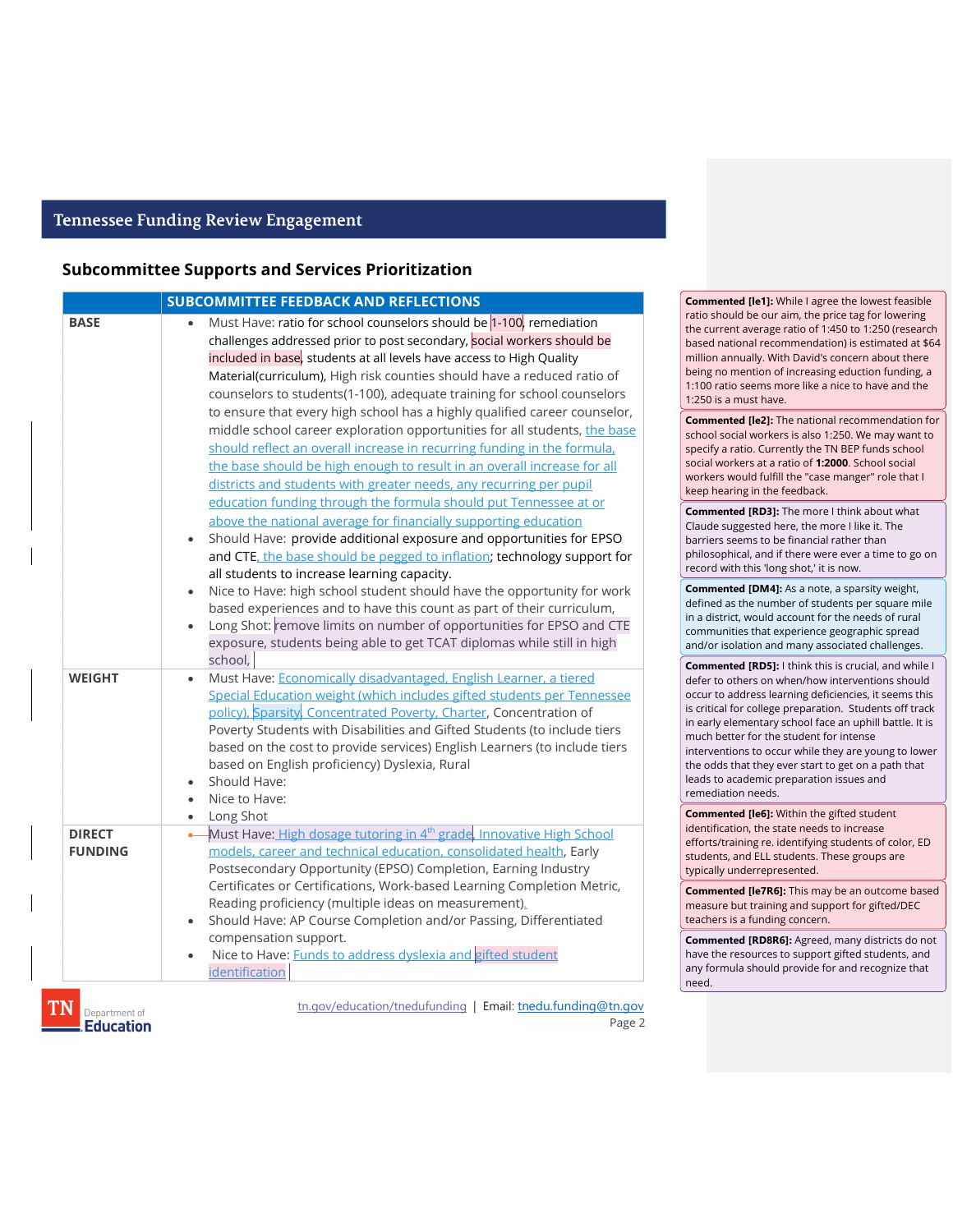|                 | Long Shot                                                                                                                                                                                                                                                                                                                                                                    |                                                                                                                                                                                                                                                                          |
|-----------------|------------------------------------------------------------------------------------------------------------------------------------------------------------------------------------------------------------------------------------------------------------------------------------------------------------------------------------------------------------------------------|--------------------------------------------------------------------------------------------------------------------------------------------------------------------------------------------------------------------------------------------------------------------------|
| <b>OUTCOMES</b> | Must Have: Transparency: Improved school and district-level spending<br>information that separate state, local, and federal funding to<br>understand more about how funding reaches students. Reporting that<br>connects spending to student needs and what works - specifically,<br>publicly available information on student demographic data, student                     | <b>Commented [DM9]:</b> Just a note on this section -<br>considering outcomes and transparent reporting of<br>expenditures go hand in-hand. Transparent<br>reporting allows us to understand how dollars<br>actually reach districts and schools to support<br>students. |
|                 | achievement data, and data on how schools are investing in key<br>resources such as college and career preparation coursework, high-                                                                                                                                                                                                                                         | Commented [RD10R9]: I concur, transparency is<br>imperative.                                                                                                                                                                                                             |
|                 | quality teachers, etc to understand how resources are serving students.<br>These data should be available side-by-side, and comparable across                                                                                                                                                                                                                                | Formatted: Font: Bold                                                                                                                                                                                                                                                    |
|                 | similar schools and districts. Additionally, an annual analysis of spending<br>patterns to understand how the formula is targeting funding towards<br>high-need districts and schools. The state should support and<br>coordinate district capacity to do additional analytical and reporting that<br>better connects spending trends with their impact on student learning. |                                                                                                                                                                                                                                                                          |
|                 | Performance Funding; If including performance funding, the Ready                                                                                                                                                                                                                                                                                                             | Formatted: Font: Bold                                                                                                                                                                                                                                                    |
|                 | Graduate measure should be used which incorporates many of the<br>indicators on the slide from the previous meeting and is an established<br>state indicator of college and career readiness. The performance<br>funding should incentivize closing achievement gaps, funding should be<br>awarded based on growth over time, and there should be an annual                  | <b>Commented [DM11]:</b> As a note, a single, clearer<br>measure may better focus potential performance<br>funding and be more transparent. This measure ha<br>also been listed numerous times in public comment<br>that we reviewed.                                    |
|                 | review of the impact of performance funding. Accountability: Student<br>Support Personnel (school counselors, school social workers, school<br>psychologists) shall submit evidence of effective programs through<br>measures such as program management agreements, program audits,                                                                                         | <b>Commented [RD12R11]:</b> David, I agree and if this<br>metric already has resonance with districts, the<br>public, and policymakers, then it makes sense to<br>focus on it rather than trying to develop new<br>metrics.                                              |
|                 | and use of time reporting.<br>Should Have:<br>Nice to Have:<br>Long Shot                                                                                                                                                                                                                                                                                                     |                                                                                                                                                                                                                                                                          |

Page 3

# **Subcommittee Policy Reflections and Feedback**

| <b>Policy Idea</b>                         | <b>Subcommittee Feedback</b>                                                   |
|--------------------------------------------|--------------------------------------------------------------------------------|
| <b>Reporting</b>                           | Investments should be reported at multiple levels - including the district and |
|                                            | school level - so that all stakeholders know what resources students are       |
|                                            | receiving. The state should also provide training and support to districts to  |
|                                            | review, assess, and report data on the connection between education            |
|                                            | investments and improvements in learning. There should be regular review of    |
| Department of<br><b>Exercise Following</b> | tn.gov/education/tnedufunding   Email: tnedu.funding@tn.gov<br>Page 3          |